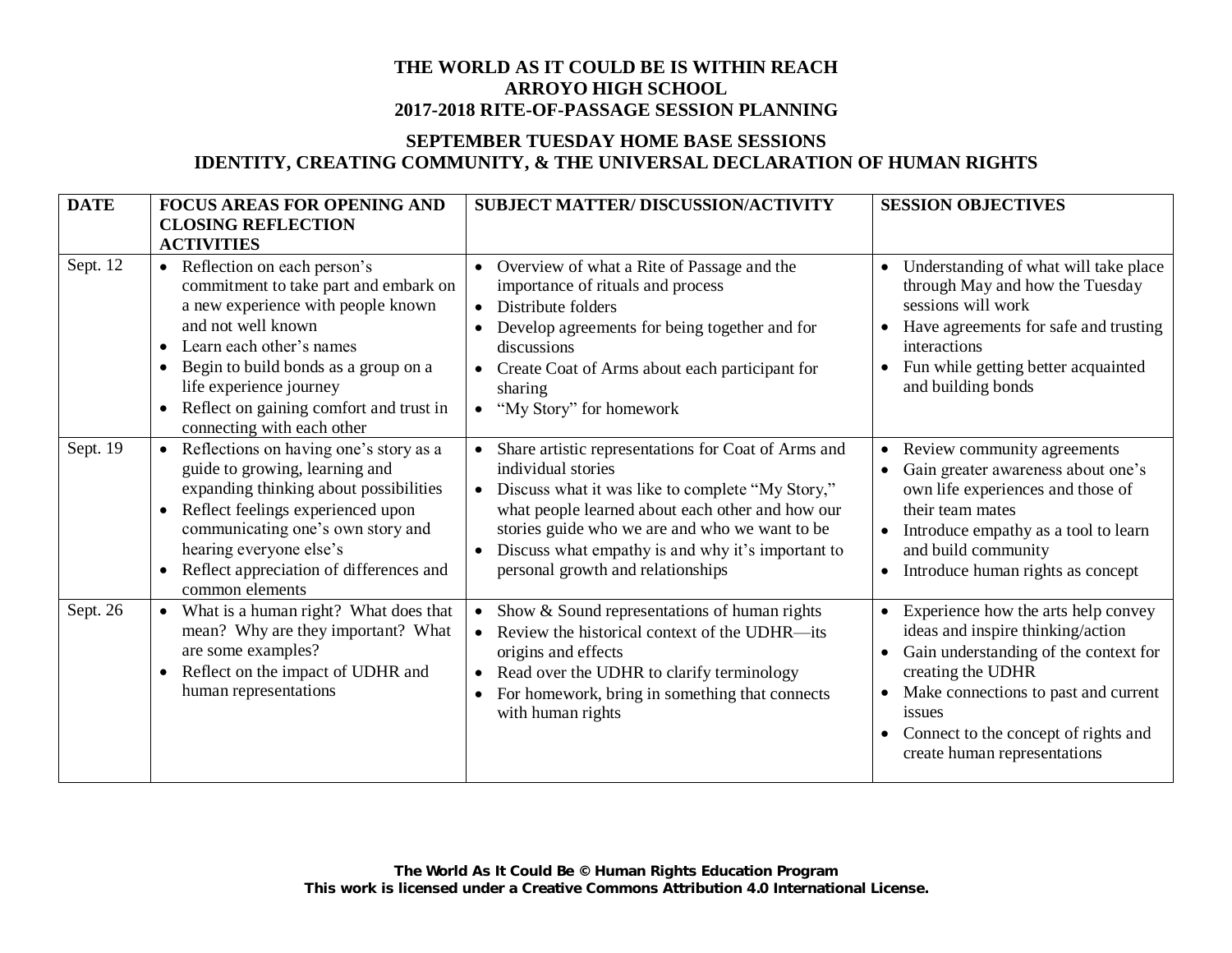# **OCTOBER TUESDAY HOME BASE SESSIONS THE UNIVERSAL DECLARATION OF HUMAN RIGHTS & RECREATION AS PART OF A HEALTHY COMMUNITY**

| <b>DATE</b> | <b>FOCUS AREAS FOR OPENING AND</b><br><b>CLOSING REFLECTION ACTIVITIES</b>                                                                                                                                                                               | <b>SUBJECT MATTER/DISCUSSION/ACTIVITY</b>                                                                                                                                                                                                                                                                                                                                                                                                                                                                                                                                                                        | <b>SESSION OBJECTIVES</b>                                                                                                                                                                                                                                                                  |
|-------------|----------------------------------------------------------------------------------------------------------------------------------------------------------------------------------------------------------------------------------------------------------|------------------------------------------------------------------------------------------------------------------------------------------------------------------------------------------------------------------------------------------------------------------------------------------------------------------------------------------------------------------------------------------------------------------------------------------------------------------------------------------------------------------------------------------------------------------------------------------------------------------|--------------------------------------------------------------------------------------------------------------------------------------------------------------------------------------------------------------------------------------------------------------------------------------------|
| Oct. 3      | Connect to the concept of human rights<br>$\bullet$<br>and the significance of the UDHR<br>Identify specific issues and experiences<br>$\bullet$<br>Understand why the UDHR is essential<br>$\bullet$<br>to the welfare of our community and<br>globally | Share human rights representations<br>$\bullet$<br>Review and read the UDHR<br>$\bullet$<br>Reflect on what learning about and reading the<br>UDHR means to each participant $-$ why they think<br>the UDHR matters.                                                                                                                                                                                                                                                                                                                                                                                             | Introduce how different art forms<br>$\bullet$<br>express ideas, such as reflections on<br>human rights<br>Provide opportunity to reflect on the<br>significance of the UDHR today<br>Connect to personal experiences and<br>collaborate using sculpture as<br>expression                  |
| Oct. 10     | • Reflect on a community with and<br>without recreation. What is it? What<br>does it look, feel, or sound like?<br>Reflect on who helps create recreation in<br>$\bullet$<br>a community and its connection to the<br><b>UDHR</b>                        | Finish reading the UDHR<br>$\bullet$<br>• Pull out key words or articles from the UDHR that<br>are significant to them; why are they so important?<br>• Understand what recreation is and make<br>connections to their experiences of it<br>Identify positive and negative effects<br>$\bullet$<br>Identify how recreation is related to the UDHR<br>$\bullet$<br>Consider communities without recreational<br>resources. What are the effects?<br>Reading about the impact of recreation.<br>$\bullet$<br>For homework, introduce the recreation log. Log,<br>describe, and reflect on recreational experiences | Provide information that gives<br>participants a better understanding of<br>why recreation is an important part of<br>their lives and community<br>Connect having recreation<br>opportunities with experiencing<br>human rights<br>Reflect on how recreation is<br>connected with the UDHR |
| Oct. 17     | Reflect on the impact of the recreational<br>$\bullet$<br>log<br>Reflect on learning from the guest<br>$\bullet$<br>speaker                                                                                                                              | Overview of recreation at REACH & DSA;<br>$\bullet$<br>presented by Hilary Bass, including statistics that<br>demonstrate the importance of recreation elements<br>to health, resilience and academic performance, and<br>how to take part<br>Students will take notes to use for reflection<br>Recreational log and guest speaker reflection for<br>$\bullet$<br>homework.                                                                                                                                                                                                                                      | Provide information that gives<br>$\bullet$<br>participants a better understanding of<br>why recreation is an important part of<br>their lives and community<br>Understand how recreation impacts<br>their community and surrounding<br>area                                               |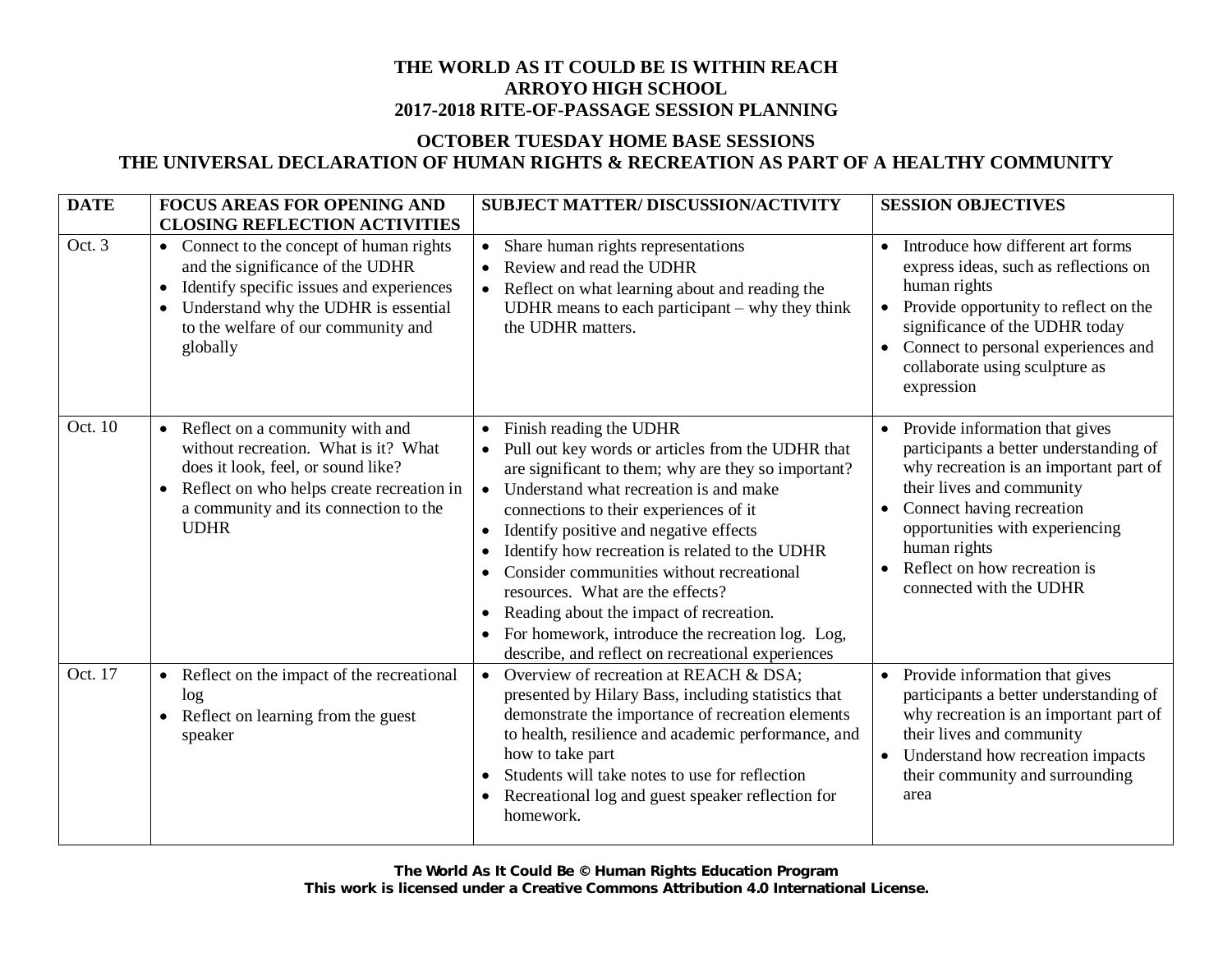| <b>DATE</b> | <b>FOCUS AREAS FOR OPENING AND</b><br><b>CLOSING REFLECTION ACTIVITIES</b>                                                                                                                  | <b>SUBJECT MATTER/DISCUSSION/ACTIVITY</b>                                                                                                                                                                                                            | <b>SESSION OBJECTIVES</b>                                                                                                                                             |
|-------------|---------------------------------------------------------------------------------------------------------------------------------------------------------------------------------------------|------------------------------------------------------------------------------------------------------------------------------------------------------------------------------------------------------------------------------------------------------|-----------------------------------------------------------------------------------------------------------------------------------------------------------------------|
| Oct. 24     | Reflecting on why support centers<br>$\bullet$<br>(youth, recreation, wellness, health) are<br>important in a community.                                                                    | Tour of the REACH center (contact Patrick<br>$\bullet$<br>Calilung)<br>Exposure to resources available and help them<br>become members                                                                                                               | Participation at REACH to take<br>$\bullet$<br>advantage of resources free of charge                                                                                  |
| Oct. 31     | Reflect on the recreational log, visit to<br>REACH and what was learned from the<br>DSAL guest speakers<br>Reflect on the impact of meeting outside<br>and having park space in a community | Visit the park across the street for the meeting<br>Use the word association warm up to make<br>connections<br>Share recreation logs & reflections<br>Write experiences with human rights being<br>respected and violated<br>Create skits about them | Understand how recreation<br>opportunities relate to human rights<br>and make a positive impact<br>Make connections to specific rights<br>Collaborate to create skits |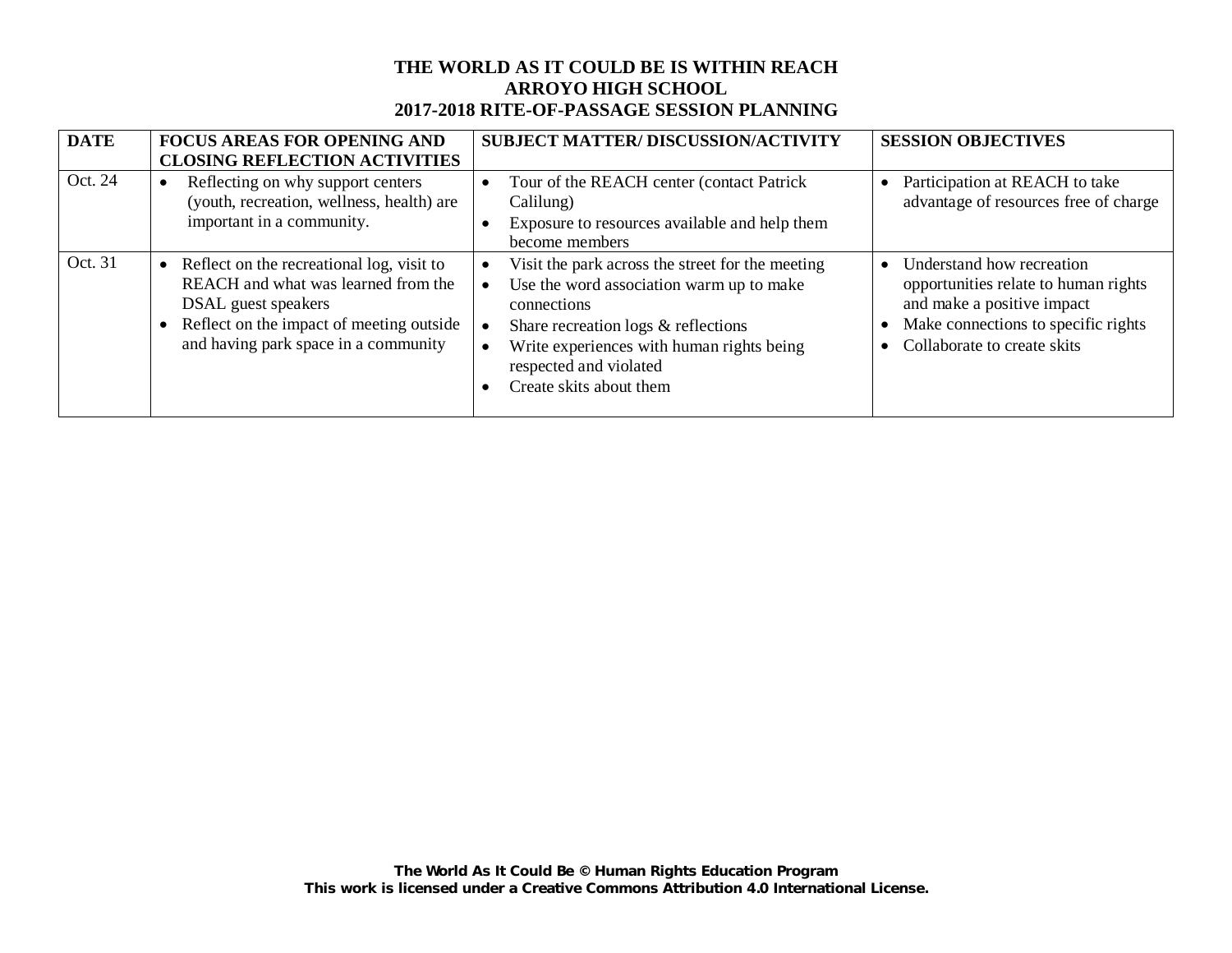### **NOVEMBER TUESDAY HOME BASE SESSIONS EDUCATION AS PART OF A HEALTHY COMMUNITY**

| <b>DATE</b>    | <b>FOCUS AREAS FOR OPENING AND</b>                                                                                                                                                                                                                           | <b>SUBJECT MATTER/ DISCUSSION/ACTIVITY</b>                                                                                                                                                                                                                                                                                                                                                           | <b>SESSION OBJECTIVES</b>                                                                                                                                               |
|----------------|--------------------------------------------------------------------------------------------------------------------------------------------------------------------------------------------------------------------------------------------------------------|------------------------------------------------------------------------------------------------------------------------------------------------------------------------------------------------------------------------------------------------------------------------------------------------------------------------------------------------------------------------------------------------------|-------------------------------------------------------------------------------------------------------------------------------------------------------------------------|
|                | <b>CLOSING REFLECTION ACTIVITIES</b>                                                                                                                                                                                                                         |                                                                                                                                                                                                                                                                                                                                                                                                      |                                                                                                                                                                         |
| Nov. 7         | How has education benefitted you?<br>$\bullet$<br>Why is it important in a community?<br>What happens if people don't have<br>access to it?<br>Reflections on why education matters as<br>part of personal and community health,<br>which can inspire others | Understand what education is and what it ought be<br>$\bullet$<br>connecting it to the UDHR<br>Students will share out UDHR connections and<br>$\bullet$<br>choose the 3 most important articles to begin and<br>organize on sticky notes using butcher paper.<br>Identify the 2 chosen the most and for homework,<br>$\bullet$<br>begin identifying examples using the Making<br>Observations form. | Participants to think about what<br>education means to them and its<br>impact<br>How they can apply their<br>$\bullet$<br>education/learning to to make a<br>difference |
| Nov. 14        | Reflecting on stress levels and how to<br>manage them                                                                                                                                                                                                        | Sharing out how they are feeling<br>$\bullet$<br>Brainstorming strategies to practice independently<br>$\bullet$<br>and also to support others in your community                                                                                                                                                                                                                                     | To relieve stress and tensions by<br>connecting with each other<br>To promote healthy ways to<br>$\bullet$<br>constructively manage stress and<br>priorities            |
| <b>Nov. 28</b> | Reflect on the impact of education and<br>$\bullet$<br>going through this process of learning<br>about the UDHR, community health, and<br>action planning<br>Students will take notes to use for<br>reflection                                               | Students from the previous Rite of Passage group<br>$\bullet$<br>come present what they learned through their study<br>of the UDHR and taking action sharing what they<br>presented at the human rights youth summit.<br>Students will take notes to use for reflection<br>$\bullet$                                                                                                                 | Participants can learn more about the<br>impact of education and resource<br>programs                                                                                   |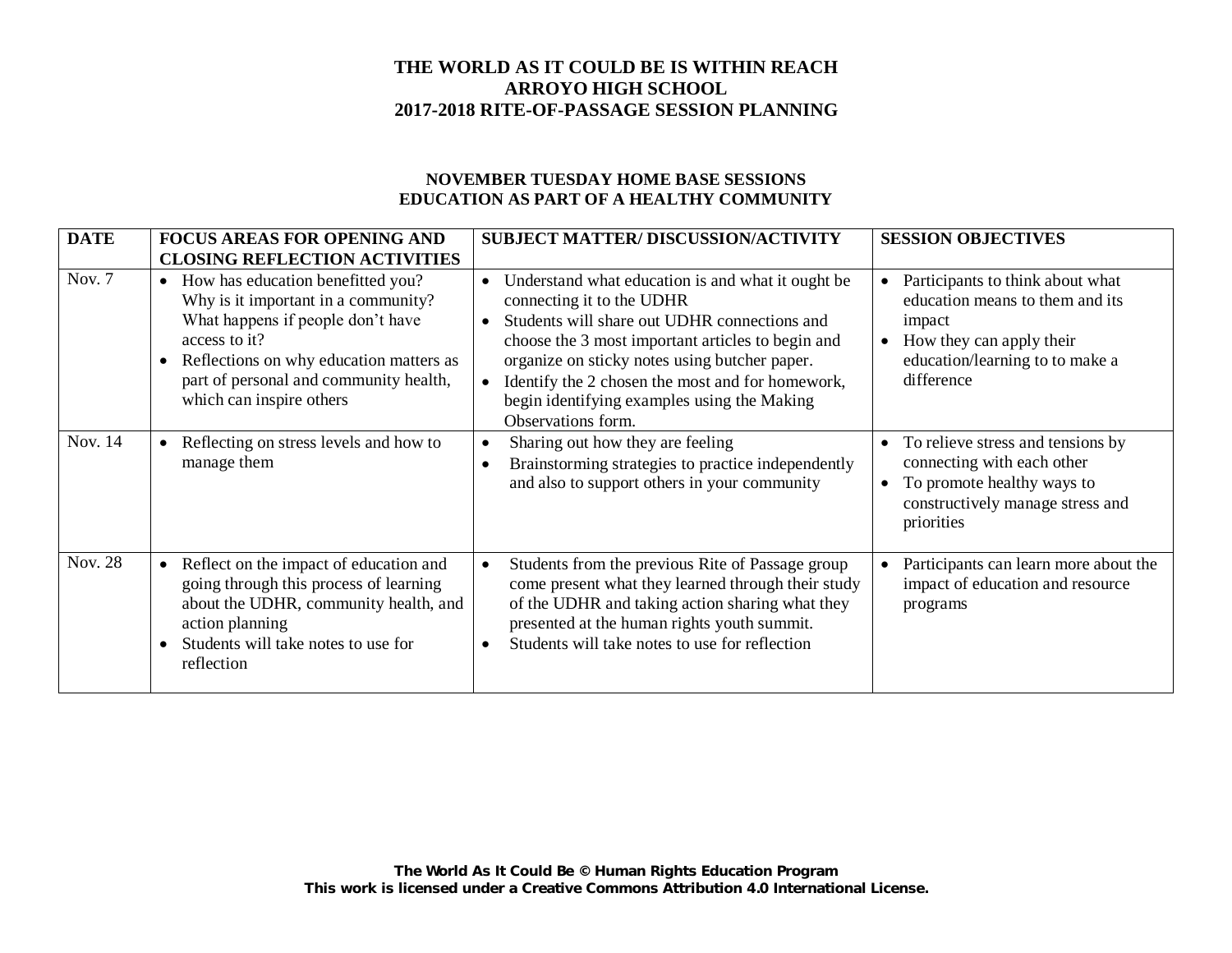### **DECEMBER TUESDAY HOME BASE SESSIONS LITERACY & FOCUSING ACTIONS AS PART OF A HEALTHY COMMUNITY**

| <b>DATE</b> | <b>FOCUS AREAS FOR OPENING AND</b><br><b>CLOSING REFLECTION ACTIVITIES</b>                                                                                                                                        | <b>SUBJECT MATTER/DISCUSSION/ACTIVITY</b>                                                                                                                                                                                                                                                                                                                                                        | <b>SESSION OBJECTIVES</b>                                                                                                                                                              |
|-------------|-------------------------------------------------------------------------------------------------------------------------------------------------------------------------------------------------------------------|--------------------------------------------------------------------------------------------------------------------------------------------------------------------------------------------------------------------------------------------------------------------------------------------------------------------------------------------------------------------------------------------------|----------------------------------------------------------------------------------------------------------------------------------------------------------------------------------------|
| Dec. $5$    | Reflecting on observation examples and<br>$\bullet$<br>the process to focus actions                                                                                                                               | Each participant shares out examples from the<br>Making Observations form<br>Students then identify the #1 issue they want to<br>$\bullet$<br>focus on to narrow it further<br>Identify 2 or 3 for the group to focus on based on<br>the share out                                                                                                                                               | Sharing out examples to identify<br>patterns and similarities<br>Continue to narrow and identify the<br>main issues                                                                    |
| Dec. 12     | Reflect on the article and issues we have<br>identified<br>Reflect on the process of collaborating to<br>focus on actions                                                                                         | Have remaining students share out observations<br>Look at the list of issues and have students vote on<br>$\bullet$<br>1 or 2 they want to focus on most based on the<br>group's discussion<br>Use the What's Next handout to identify right,<br>$\bullet$<br>issues, desired results and possible solutions<br>For homework, students will formulate questions<br>based on what we need to know | Vote to identify the issue we will<br>focus on<br>Begin the process of action planning<br>by pulling all the details together<br>Focus our actions by using<br>investigative questions |
| Dec. 19     | Students share out questions they<br>$\bullet$<br>identified<br>Reflect on the process of collaborating<br>to focus on actions and how they are<br>developing skills while contributing to a<br>healthy community | Discuss what we need to know, research and<br>$\bullet$<br>investigate to continue taking action collecting<br>ideas on the What's Next handout                                                                                                                                                                                                                                                  | To focus our investigation using<br>questions                                                                                                                                          |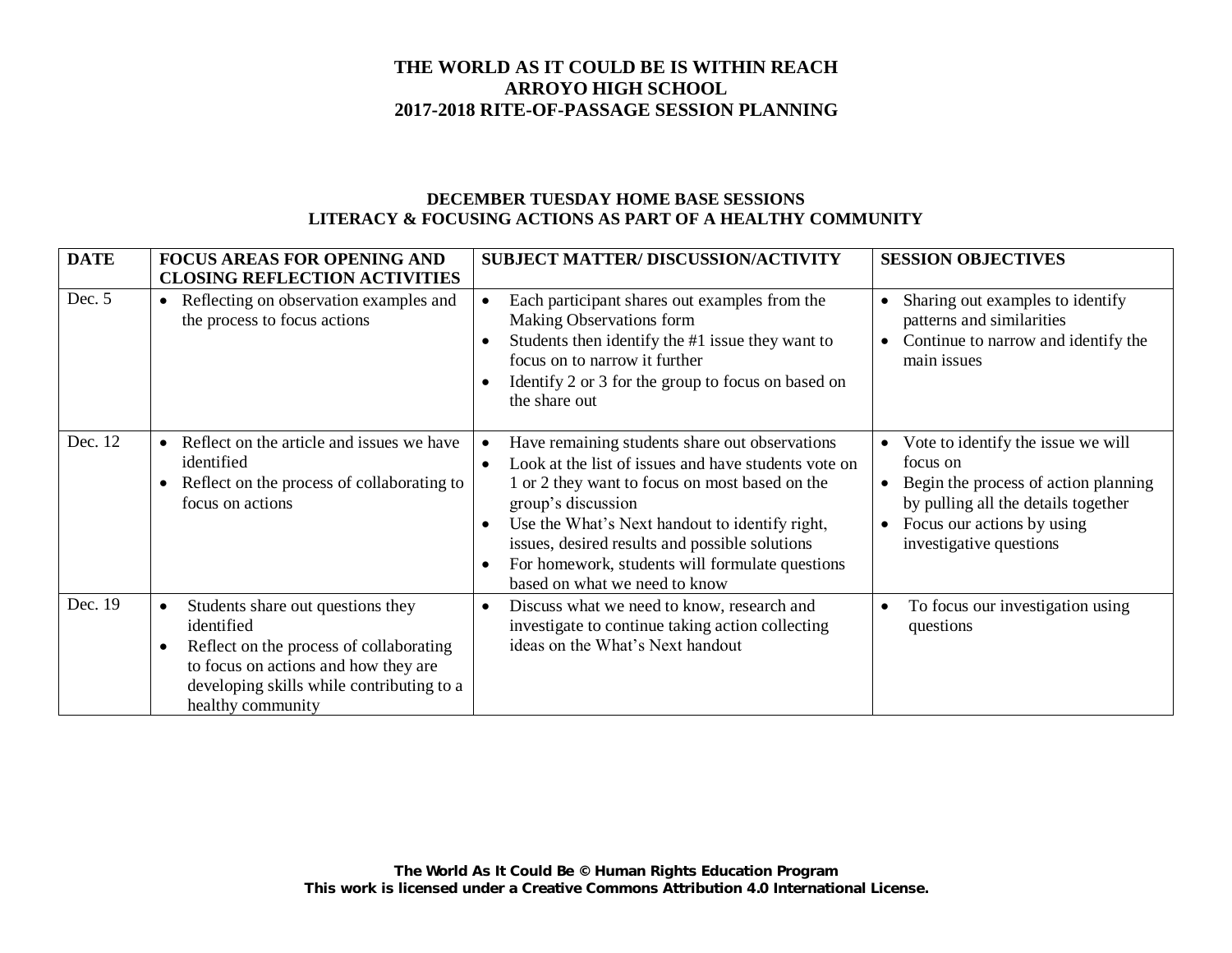### **JANUARY TUESDAY HOME BASE SESSIONS WELLNESS & ACTION PLANNING AS PART OF A HEALTHY COMMUNITY**

| <b>DATE</b> | <b>FOCUS AREAS FOR OPENING AND</b><br><b>CLOSING REFLECTION ACTIVITIES</b>       | <b>SUBJECT MATTER/ DISCUSSION/ACTIVITY</b>                                                                                                                                     | <b>SESSION OBJECTIVES</b>                                                                                                                                                                                                                                    |
|-------------|----------------------------------------------------------------------------------|--------------------------------------------------------------------------------------------------------------------------------------------------------------------------------|--------------------------------------------------------------------------------------------------------------------------------------------------------------------------------------------------------------------------------------------------------------|
| Jan. 9      | Reflections on action planning and<br>$\bullet$<br>questions developed           | Students will share what they learned from their<br>$\bullet$<br>research over the break<br>Collect information on research questions<br>$\bullet$                             | Continue to focus actions through<br>research                                                                                                                                                                                                                |
| Jan. 16     | No meeting because of finals week.                                               |                                                                                                                                                                                |                                                                                                                                                                                                                                                              |
| Jan. 23     | Reflections on what information we can<br>$\bullet$<br>use to support actions    | Share out what was learned from their research<br>delegating who will be responsible<br>Create questions for guest speakers based on our<br>share out                          | Developing the actions through<br>$\bullet$<br>research and investigation                                                                                                                                                                                    |
| Jan. 30     | Reflections on practicing healthy<br>$\bullet$<br>strategies and managing stress | Guest speaker counselor from REACH, Michael<br>$\bullet$<br>Alexander to present about health<br>Strategies to cope with challenges<br>Resources available at the youth center | Deepening understanding of physical<br>and emotional well being<br>Strategies to support physical and<br>emotional health<br>REACH resources to support physical<br>and emotional health Contrast a fixed<br>versus growth mindset and the health<br>effects |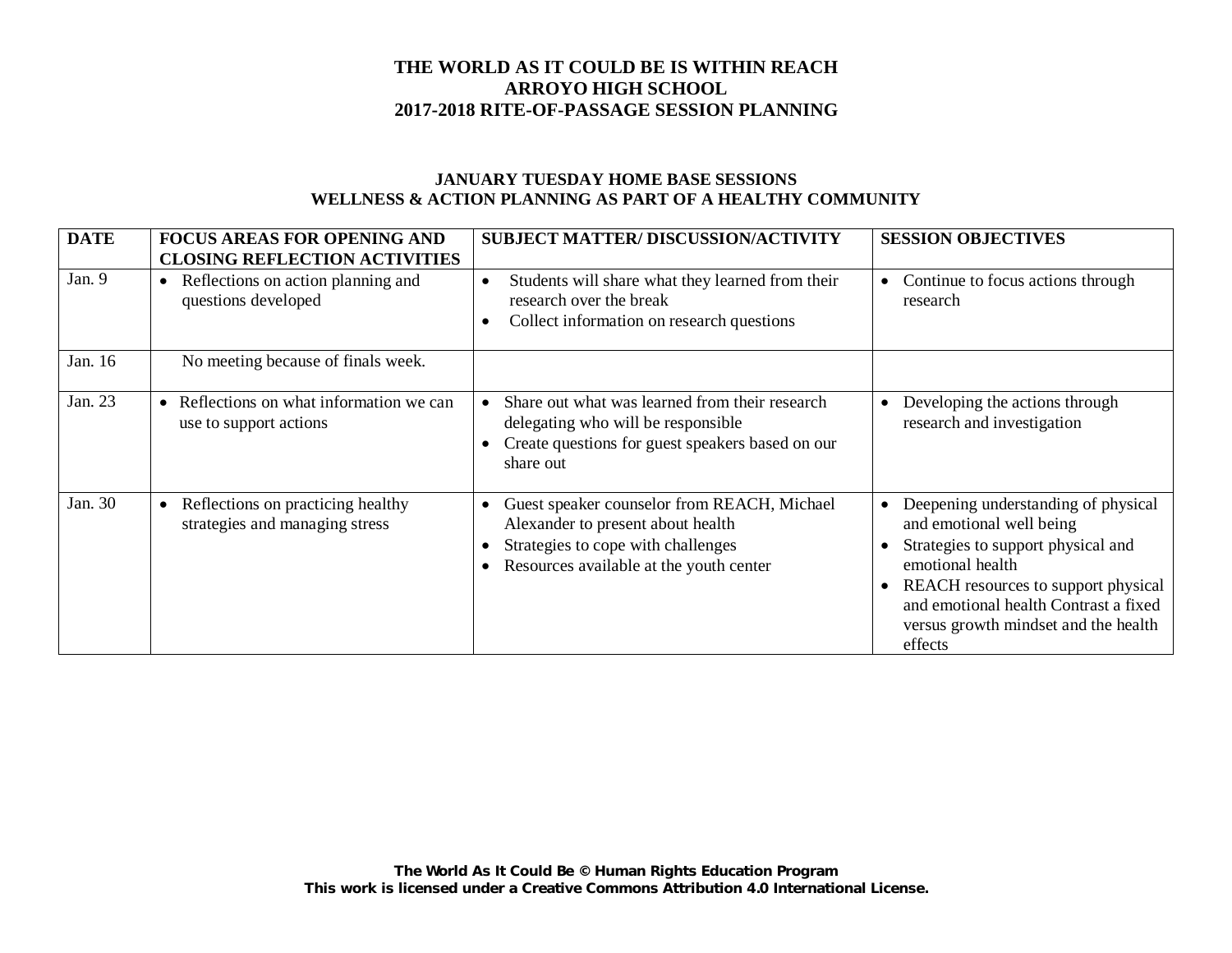### **FEBRUARY TUESDAY HOME BASE SESSIONS LITERACY & ACTION PLANNING AS PART OF A HEALTHY COMMUNITY**

| <b>DATE</b> | <b>FOCUS AREAS FOR OPENING AND</b>                                                                                                                                                                                                            | <b>SUBJECT MATTER/DISCUSSION/ACTIVITY</b>                                                                                                                                                                                                                                             | <b>SESSION OBJECTIVES</b>                                                                                                                                    |
|-------------|-----------------------------------------------------------------------------------------------------------------------------------------------------------------------------------------------------------------------------------------------|---------------------------------------------------------------------------------------------------------------------------------------------------------------------------------------------------------------------------------------------------------------------------------------|--------------------------------------------------------------------------------------------------------------------------------------------------------------|
|             | <b>CLOSING REFLECTION ACTIVITIES</b>                                                                                                                                                                                                          |                                                                                                                                                                                                                                                                                       |                                                                                                                                                              |
| Feb. 6      | • Reflect on learning from guest speakers<br>Share out modifications to survey                                                                                                                                                                | Seniors Morgan Lindow and Alyssa Hanson will<br>present their findings and progress on their senior<br>project focused on feminine hygiene dispensers<br>Review the surveys and question for the assembly<br>rep making adjustments as necessary                                      | To inform and focus our action plan<br>$\bullet$<br>To make adjustments as necessary to<br>progress<br>Finalize survey prompts and<br>$\bullet$<br>responses |
| Feb. 13     | What are your experiences with<br>managing \$? What are your greatest<br>fears? What do you want to learn more<br>about?<br>Reflections on what financial literacy is<br>about and why it matters as part of<br>personal and community health | Sandy Sohcot, director of the World As It Could Be,<br>will facilitate activities to help students consider<br>financial obligations and how to plan to manage \$<br>more effectively<br>For homework, students will practice using a budget<br>to keep track of expenses and reflect | Understanding financial literacy,<br>what it means to them, budgeting and<br>managing \$ in the future                                                       |
| Feb. 20     | Reflections on tracking spending from<br>$\bullet$<br>last week<br>Reflections on media literacy and how it<br>impacts our lives on a daily basis<br>Reflecting on the importance of<br>$\bullet$<br>evaluating credibility                   | Making connections to the impact of media<br>Identifying real versus fake news<br>$\bullet$<br>Understanding strategies to determine the validity<br>of news sources<br>Practice evaluating the credibility of news and sites                                                         | To inform students of how to evaluate<br>news to distinguish between real and<br>fake<br>To promote media literacy and digital<br>citizenship                |
| Feb. 27     | Reflect on the development of the<br>$\bullet$<br>project and what we learn from the guest<br>speaker                                                                                                                                         | Reviewing the data from the survey results and<br>$\bullet$<br>determining next steps<br>For homework, bring an example of an artist or<br>$\bullet$<br>other art form that they feel has made an impact<br>regarding social issues or human rights.                                  | To inform and focus our action plan<br>To make adjustments as necessary to<br>progress                                                                       |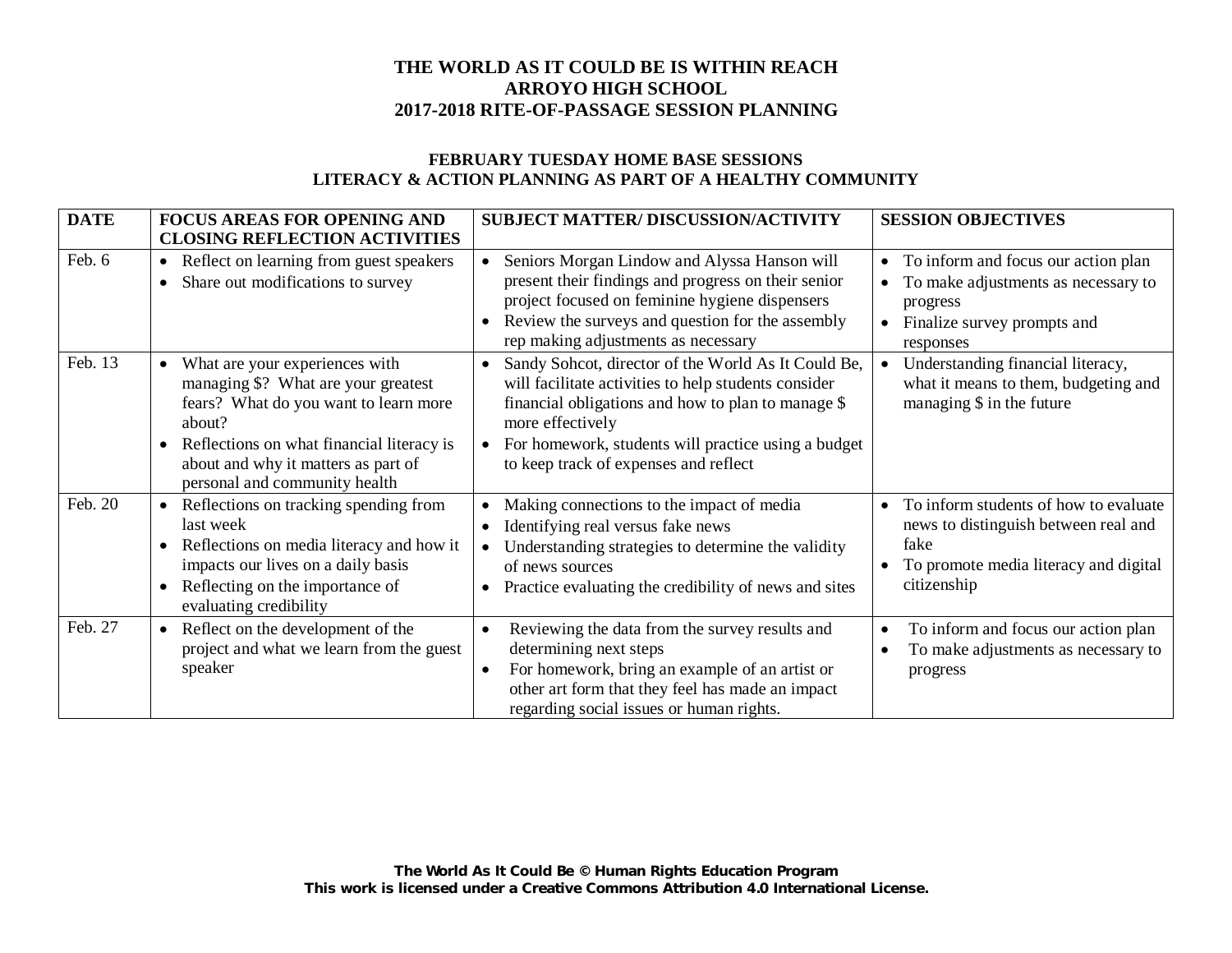#### **MARCH TUESDAY HOME BASE SESSIONS THE ARTS AS PART OF A HEALTHY COMMUNITY**

| <b>DATE</b> | <b>FOCUS AREAS FOR OPENING AND</b>                                                                                                                                                                                                                                       | <b>SUBJECT MATTER/ DISCUSSION/ACTIVITY</b>                                                                                                                                                                                                                                                                                                                                                                                             | <b>SESSION OBJECTIVES</b>                                                                                                                                                                              |
|-------------|--------------------------------------------------------------------------------------------------------------------------------------------------------------------------------------------------------------------------------------------------------------------------|----------------------------------------------------------------------------------------------------------------------------------------------------------------------------------------------------------------------------------------------------------------------------------------------------------------------------------------------------------------------------------------------------------------------------------------|--------------------------------------------------------------------------------------------------------------------------------------------------------------------------------------------------------|
|             | <b>CLOSING REFLECTION ACTIVITIES</b>                                                                                                                                                                                                                                     |                                                                                                                                                                                                                                                                                                                                                                                                                                        |                                                                                                                                                                                                        |
| March 6     | • Why is artistic expression essential in a<br>community? What kind of an impact<br>can it make?<br>Think of an artist who you feel is has<br>$\bullet$<br>made an important impact (whether past<br>or present). What makes this artist/art<br>significant or powerful? | Share out art representations<br>$\bullet$<br>Ellen Sebastian Chang, performing arts director,<br>will use exercises to get students thinking about<br>how they will express their issues artistically<br>Identifying issues/articles they want to focus on to<br>$\bullet$<br>encourage people to contribute to a healthier<br>community using human rights as a framework<br>Using movement and sound to express issues<br>$\bullet$ | Making connections between art and<br>the UDHR<br>Reflect on the impact of art and share<br>$\bullet$<br>some examples                                                                                 |
| March 13    | How is art a tool to advocate for human<br>$\bullet$<br>rights?<br>Reflect on the impact of the art/artists<br>$\bullet$                                                                                                                                                 | Ellen Sebastian Chang, performing arts director,<br>$\bullet$<br>will use exercises to get students thinking about<br>how they will express their issues artistically<br>Create skits on issues<br>$\bullet$                                                                                                                                                                                                                           | Connecting art and evaluating its<br>$\bullet$<br>message and impact<br>Begin identifying focus issues/rights<br>$\bullet$<br>for the presentation                                                     |
| March 20    | Share reflections on article $\&$ issue<br>$\bullet$<br>Reflect on the impact of poetry to<br>$\bullet$<br>express issues                                                                                                                                                | Ellen Sebastian Chang, performing arts director,<br>$\bullet$<br>will use exercises to get students thinking about<br>how they will express their issues artistically<br>Go over strategies to create a poem<br>$\bullet$<br>Identify an article and issue to create poetry                                                                                                                                                            | Focus issues/rights for action<br>planning and the presentation<br>Practice creating poetry to express<br>human rights issues<br>Using voice and other nonverbal<br>expression to communicate messages |
| March 27    | Reflect on the impact of monologues to<br>$\bullet$<br>express issues                                                                                                                                                                                                    | Ellen Sebastian Chang, performing arts director,<br>$\bullet$<br>will use exercises to get students thinking about<br>how they will express their issues artistically<br>Create monologues to present to the group                                                                                                                                                                                                                     | Practice creating and presenting a<br>$\bullet$<br>monologue to express human rights<br>issues<br>Using voice and other nonverbal<br>expression to communicate messages                                |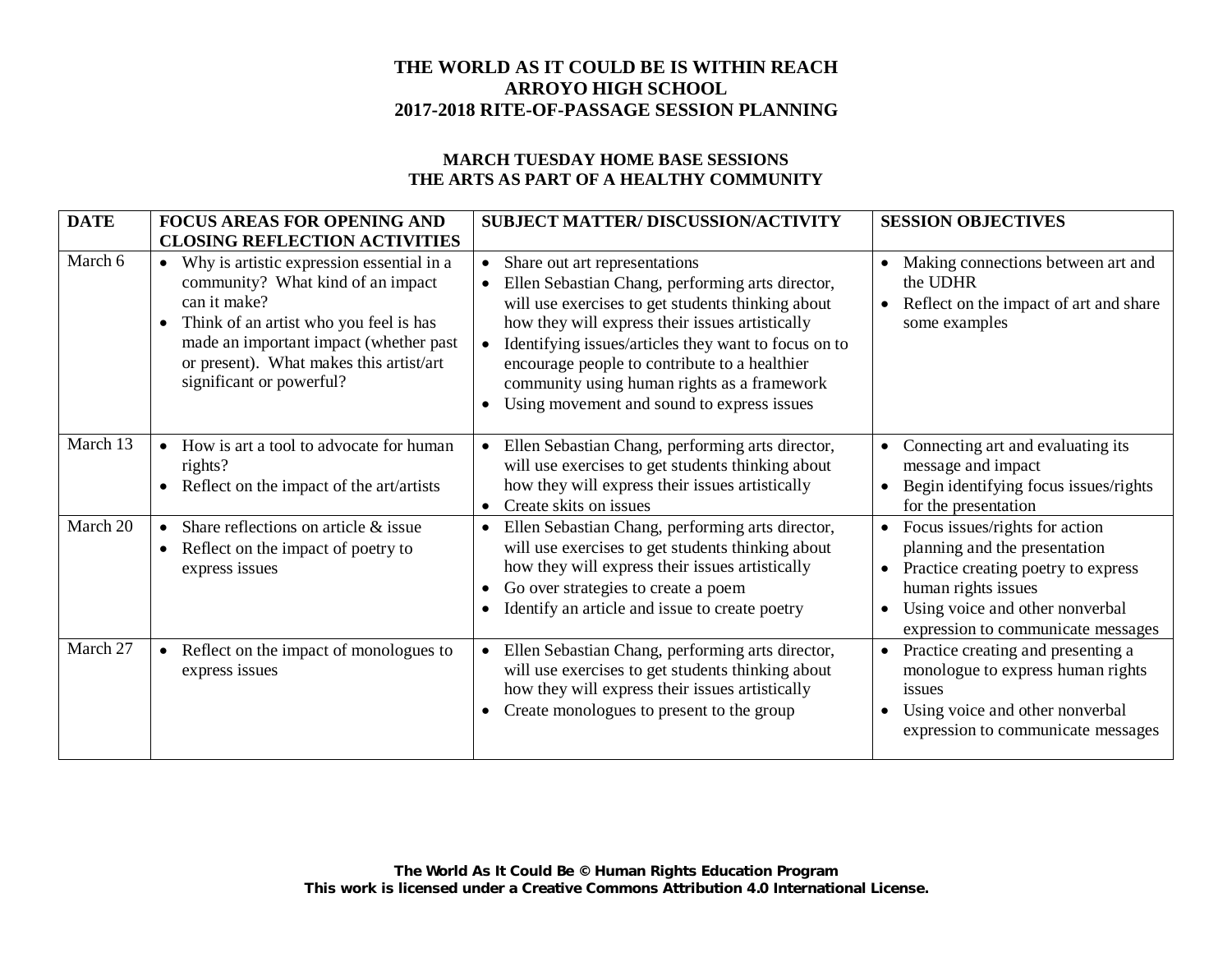### **APRIL TUESDAY HOME BASE SESSIONS ACTION IMPLEMENTATION AS PART OF A HEALTHY COMMUNITY**

| <b>DATE</b> | <b>FOCUS AREAS FOR OPENING AND</b>                                                                                                                                                                                                                                       | <b>SUBJECT MATTER/DISCUSSION/ACTIVITY</b>                                                                                                                                                                                                                                                   | <b>SESSION OBJECTIVES</b>                                                                        |
|-------------|--------------------------------------------------------------------------------------------------------------------------------------------------------------------------------------------------------------------------------------------------------------------------|---------------------------------------------------------------------------------------------------------------------------------------------------------------------------------------------------------------------------------------------------------------------------------------------|--------------------------------------------------------------------------------------------------|
|             | <b>CLOSING REFLECTION ACTIVITIES</b>                                                                                                                                                                                                                                     |                                                                                                                                                                                                                                                                                             |                                                                                                  |
| April 10    | • Reflect on learning about human rights<br>and aspects of a healthy community<br>Which issues/articles are you inspired to<br>focus on for the presentation? How do<br>you connect to it? What impact does it<br>have in our community?<br>How will you represent them? | Brainstorming ideas/inspirations<br>$\bullet$<br>Determining focus and theme of the presentation<br>Planning how they will represent the<br>article/community health using the arts through<br>music, dance, poetry, monologues and skits<br>Begin typing up presentation plan<br>$\bullet$ | Determining the focus, scope, and<br>theme of the presentation<br>Collaborating to develop ideas |
| April 17    | Check-in on progress of planning<br>presentation<br>What are they most excited and<br>concerned about thus far?<br>Appreciations                                                                                                                                         | Continuing to plan each part of the presentation<br>$\bullet$<br>Determine roles for various parts whether on or<br>backstage<br>Rehearsing and making adjustments as necessary                                                                                                             | Collaborating to organize and<br>develop the presentation                                        |
| April 24    | Check-in on progress of planning<br>presentation<br>What are they most excited and<br>concerned about thus far?<br>• Appreciations                                                                                                                                       | Continuing to plan each part of the presentation<br>Determine roles for various parts whether on or<br>backstage<br>Rehearsing and making adjustments as necessary                                                                                                                          | Collaborating to organize and<br>develop the presentation                                        |